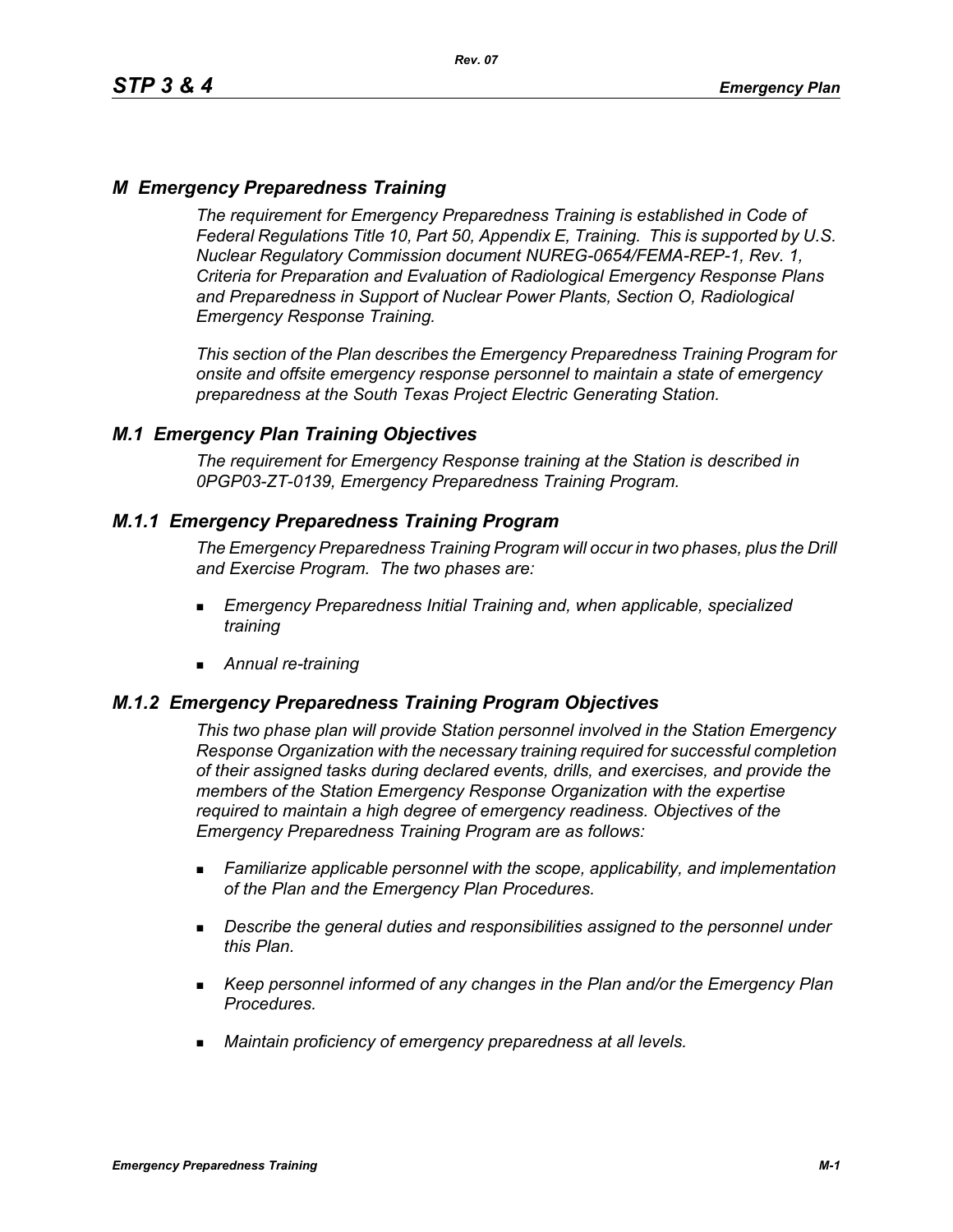# *M.1.3 Emergency Preparedness Training Program Content*

*To meet these objectives, the Emergency Preparedness Training Program will include, but is not limited to the following:*

- *General content of the Plan and procedures*
- *Location of emergency equipment and supplies*
- *Names, locations, and functions of the emergency response facilities*
- *Use of Station communication systems*
- *Personnel accountability, assembly, and evacuation*

### *M.2 Overall Responsibility - Emergency Plan Training*

*The overall responsibility for assignment of Emergency Preparedness Training lies with the Supervisor, Emergency Response as described in approved Plant Procedures.*

## *M.2.1 Emergency Response Facility Managers*

*Each Emergency Response Facility Manager is responsible to ensure the personnel within their facility receive the training required to attend their duties in the Station Emergency Response Organization. Personnel assigned Station Emergency Response Organization duties are responsible to become familiar with their emergency response duties and responsibilities.*

#### *M.2.2 Emergency Response Organization Personnel*

*All Station Emergency Response Organization personnel are not required to have the in-depth training that is required of those personnel who will be in a management position during a declared event. However, cross-training is allowed.*

#### *M.2.3 Annual Retraining*

*Annually, Station personnel shall re-qualify for their position. The requalification may be accomplished by either classroom instruction or through the drill and exercise program by being a participant, mentor, coach, evaluator, or controller, but not as an observer. Multiple assignees to a given key Emergency Response Organization position may receive credit for the same drill if their participation is a meaningful and thorough opportunity to gain proficiency in the assigned position.*

# *M.2.4 Computer Based Training*

*Computer Based Training (CBT) is an acceptable equivalent method for classroom refresher training.*

#### *M.2.5 New Personnel Training*

*New personnel assigned to the Station shall attend applicable Emergency Plan Training prior to assuming any Emergency Response Organization position.*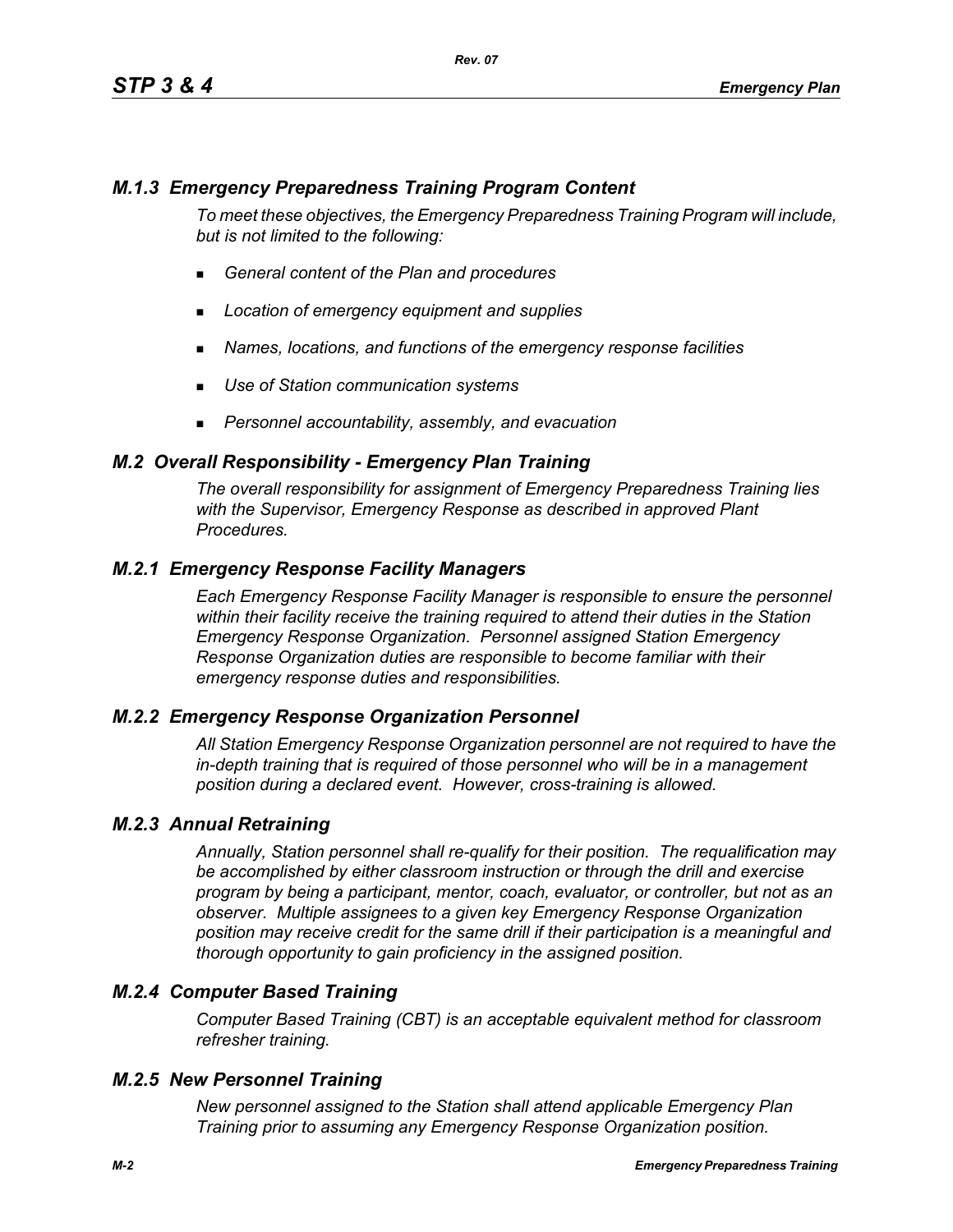# *M.3 Emergency Plan Training*

*Emergency Plan Training shall consist of in-depth knowledge in those areas where Emergency Response Organization personnel have specific duties and responsibilities in implementing the Emergency Plan. The training that each member of the Emergency Response Organization is required to have is provided in approved Plant Procedures. As a minimum, all Station Emergency Response Organization personnel shall receive Emergency Preparedness Initial training.*

- *M.3.1 Emergency Plan Training is developed as a joint effort between the Nuclear Training Department and the Emergency Response Division.*
- *M.3.2 Emergency Plan Training Program lesson plans are developed using applicable guidance from the systematic approach to training process.*
- *M.3.3 Formal training shall be subject to verification by examination. Examinations are derived from approved examination questions using the terminal and enabling objectives identified in the lesson plans.*

# *M.4 Specialized Emergency Plan Training Content*

### *M.4.1 Specialized training shall be conducted to cover the following topics:*

- *Offsite Dose Calculations*
- *Emergency Communications*
- *ICS/ERFDADS/PICS Operation*
- *Offsite Field Teams*
- *Emergency Medical Care*

### *M.5 Non-Emergency Response Organization Personnel Emergency Plan Familiarization*

*Station personnel not assigned Station Emergency Response Organization duties (non-essential personnel) shall be trained to respond to emergency alarms.*

## *M.6 Specialized Training Methods*

*Training for Station Emergency Response Organization personnel shall include formalized classroom training, examinations, or involvement in the Drill and Exercise Program. It is the intent of this training program to qualify Station Emergency Response Organization personnel in the requirements of the Station Emergency Plan and Procedures. Training is accomplished by two means of instruction.*